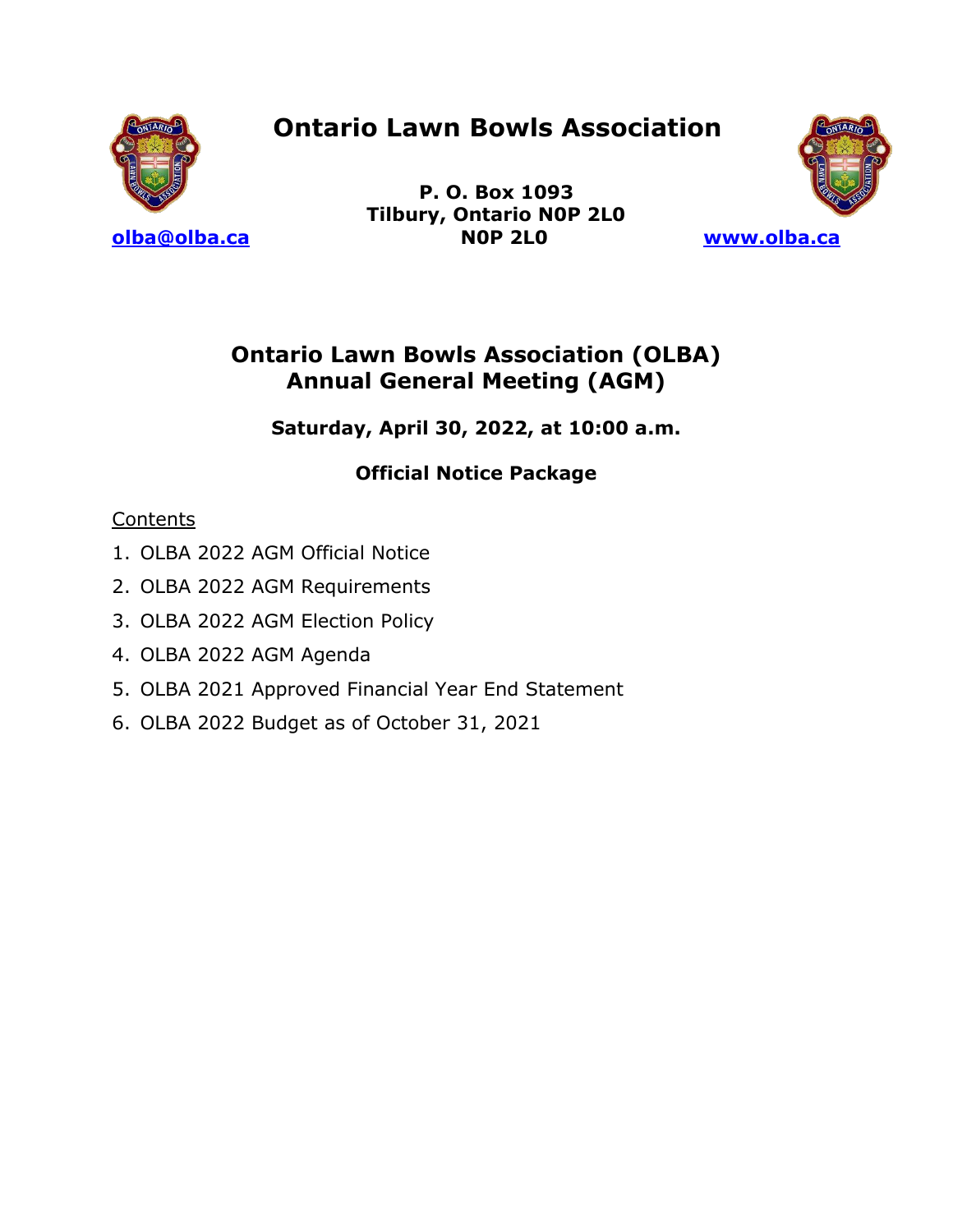

**P. O. Box 1093 Tilbury, Ontario N0P 2L0 [olba@olba.ca](about:blank) N0P 2L0 [www.olba.ca](about:blank)** 



| To:      | <b>OLBA Club Executive Members</b>      |
|----------|-----------------------------------------|
|          | <b>District Chairs</b>                  |
| Copy:    | <b>OLBA Board of Directors</b>          |
| Date:    | March 28, 2022                          |
| Subject: | 2022 OLBA Annual General Meeting Notice |

Please accept this memorandum as official notice of the Ontario Lawn Bowls Association (OLBA) 2022 Annual General Meeting (AGM). This meeting will be held on-line on Saturday, April 30<sup>th</sup>, 2022, commencing at 10:00 a.m.

Information for the AGM, including meeting materials. will be posted on the [OLBA website.](https://www.olba.ca/annual-general-meeting.html) At this link you will find:

- OLBA Election Policy and AGM Requirements
- Call for Candidates
- 2022 AGM Agenda
- Draft 2021 AGM Minutes
- 2020-21 Audited Financial Statements and 2021-22 Budget

Note if your club wishes to vote at the AGM or in the election, you must register on the OLBA [website.](https://www.olba.ca/annual-general-meeting.html)

If you have questions you would like addressed at the AGM, send them to the Secretary, Karen Atkin <u>atkin@olba.ca</u>, by April 25<sup>th</sup>.

This is your meeting, as a such it would appreciated if you shared this information with your membership. We look forward to seeing you on April 30<sup>th</sup>.

*Call for Candidates:* We are still looking for candidates for six (6) Board positions this year. All are for a two (2) year term.

• Vice President

• Four (4) Directors-at-Large

• Secretary

You can find details of the responsibilities that Board members have on the OLBA website under [Governance,](https://www.olba.ca/directors.html) along with application form.

As always, should you have any questions, please feel free to reach out to us.

Phillip Francis, President [francis@olba.ca](mailto:francis@olba.ca) Ralph Ellis, Vice President [ellis@olba.ca](mailto:ellis@olba.ca) Gary Oswald, Executive Director [oswald@olba.ca](mailto:oswald@olba.ca)

**Sincerely** 

Francos

Phillip Francis, President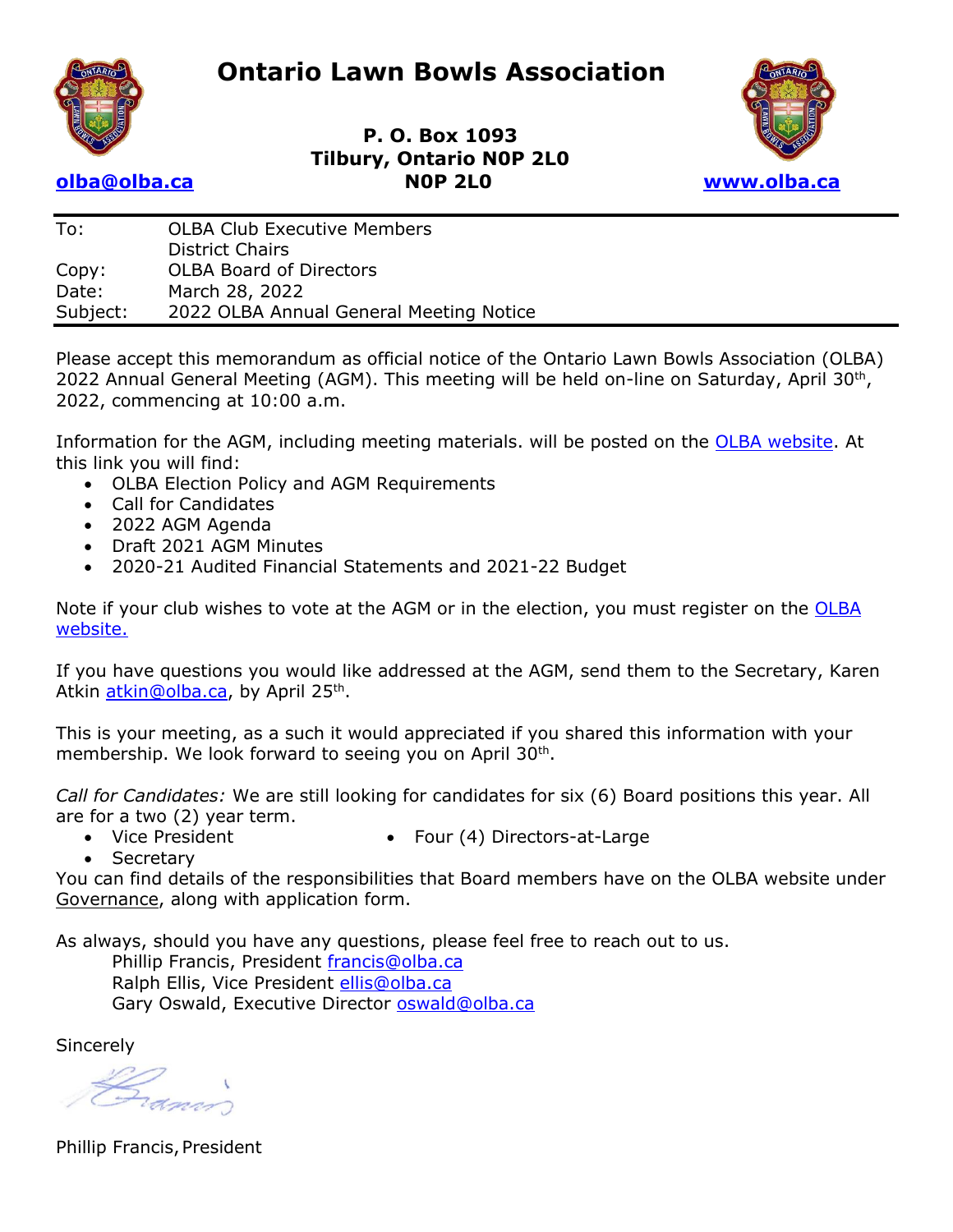

**P. O. Box 1093 Tilbury, Ontario N0P 2L0 [olba@olba.ca](about:blank) N0P 2L0 [www.olba.ca](about:blank)** 



### **2022 OLBA AGM Requirements**

This is advance information concerning the Ontario Lawn Bowls Association's (OLBA) Annual General Meeting (AGM) scheduled for **Saturday, April 30, 2022**. Please be advised of the following dates, as per the OLBA By-Laws.

#### **By- Law Article III**

- **Official Notice and Proposed Agenda** of the AGM will be sent at least thirty (30) days prior to the AGM, that being March 31, 2022, to member clubs of record and posted on the OLBA website and included in an OLBA Newsletter (ref. clause 3.5).
- **Voting Members** (clubs) eligible to vote will be those member clubs of record listed with the OLBA as of March 31, 2022 (ref. clause 3.14)
- **Voting Delegates** (club representatives) must be registered twelve (12) days prior to the AGM, that being April 18, 2022 (clause 3.15). Note, this registration is to be done online on the OLBA [website,](https://www.olba.ca/annual-general-meeting.html) or by sending an email or letter to the Secretary [\[atkin@olba.ca\]](mailto:atkin@olba.ca) in time to be received by the deadline date.
- **Proxy Holders** who are designated proxy voters for a member club must be registered at least two (2) days prior to the AGM, that being April 28, 2022. The Proxy must be submitted by the club member's voting delegate and assigned to a registered delegate of any member club or the District Chair (ref. clause 3.16). Note, this registration is to be done online or by sending an email or letter with the signed proxy form to the [Secretary](mailto:atkin@olba.ca) in time to be received by the deadline date. Online registration will be on the OLBA [website.](https://www.olba.ca/annual-general-meeting.html)

Voting will be done online utilizing Election Buddy.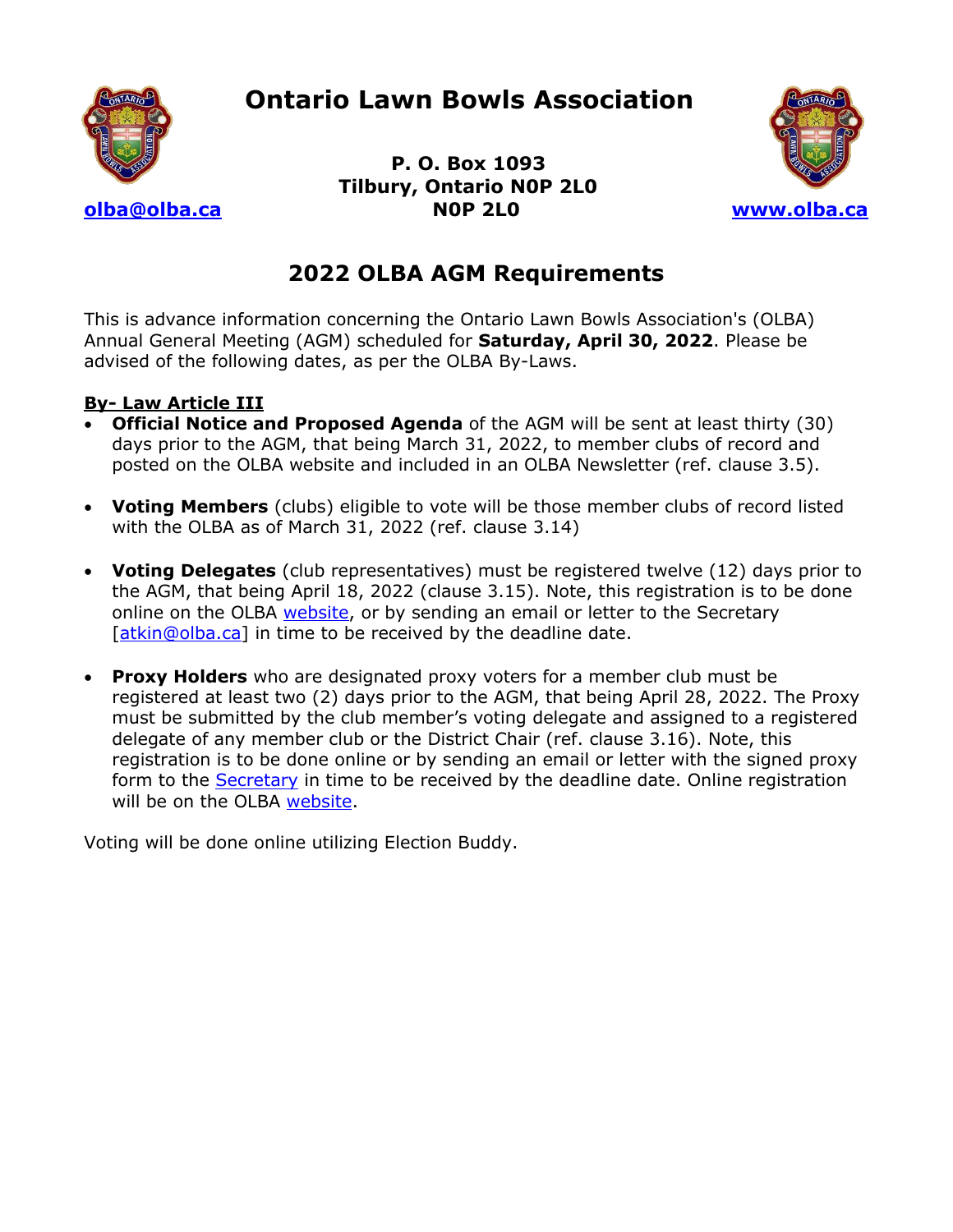

**P. O. Box 1093 Tilbury, Ontario N0P 2L0 [olba@olba.ca](about:blank) N0P 2L0 [www.olba.ca](about:blank)** 



### **2022 OLBA AGM Election Policy**

- 1. Due to ongoing pandemic, OLBA has adopted the following procedures to permit our members to safely participate in our AGM and vote for directors and other business that may arise.
- 2. Further to the bylaw changes approved in 2021, the meeting will be held virtually at a date and time set by the Directors.
- 3. OLBA adopts Google Meets as the platform for conducting the 2022 AGM.
- 4. Member clubs in good standing are entitled to attend the meeting by video link or telephone.
- 5. OLBA adopts Election Buddy as the platform for conducting all voting necessary for the 2022 AGM.
- 6. The board shall appoint an election manager who will be responsible for managing the Election Buddy system.

#### **Ballot**

- 7. The ballot shall include:
	- a. The names of all candidates for the board of directors nominated by the nominating committee if the number of candidates exceeds the number of available positions; and
	- b. All member proposals.

#### **Voting**

- 8. Votes for the board of directors shall be determined by a plurality of votes cast.
	- a. In case of a tie that would determine who is elected and who is not, the names of all affected candidates will be placed into a hat, and the names will be drawn to fill the number of affected positions.
	- b. This process would be completed by the election manager during a livestream on the OLBA Facebook page.
- 9. Votes for member proposals shall be determined by a majority of votes cast.
- 10. Voters who wish to abstain on certain questions may mark as such on their ballot.
	- a. If there is no mark on a ballot for a particular question, that will be treated as an abstention on that question.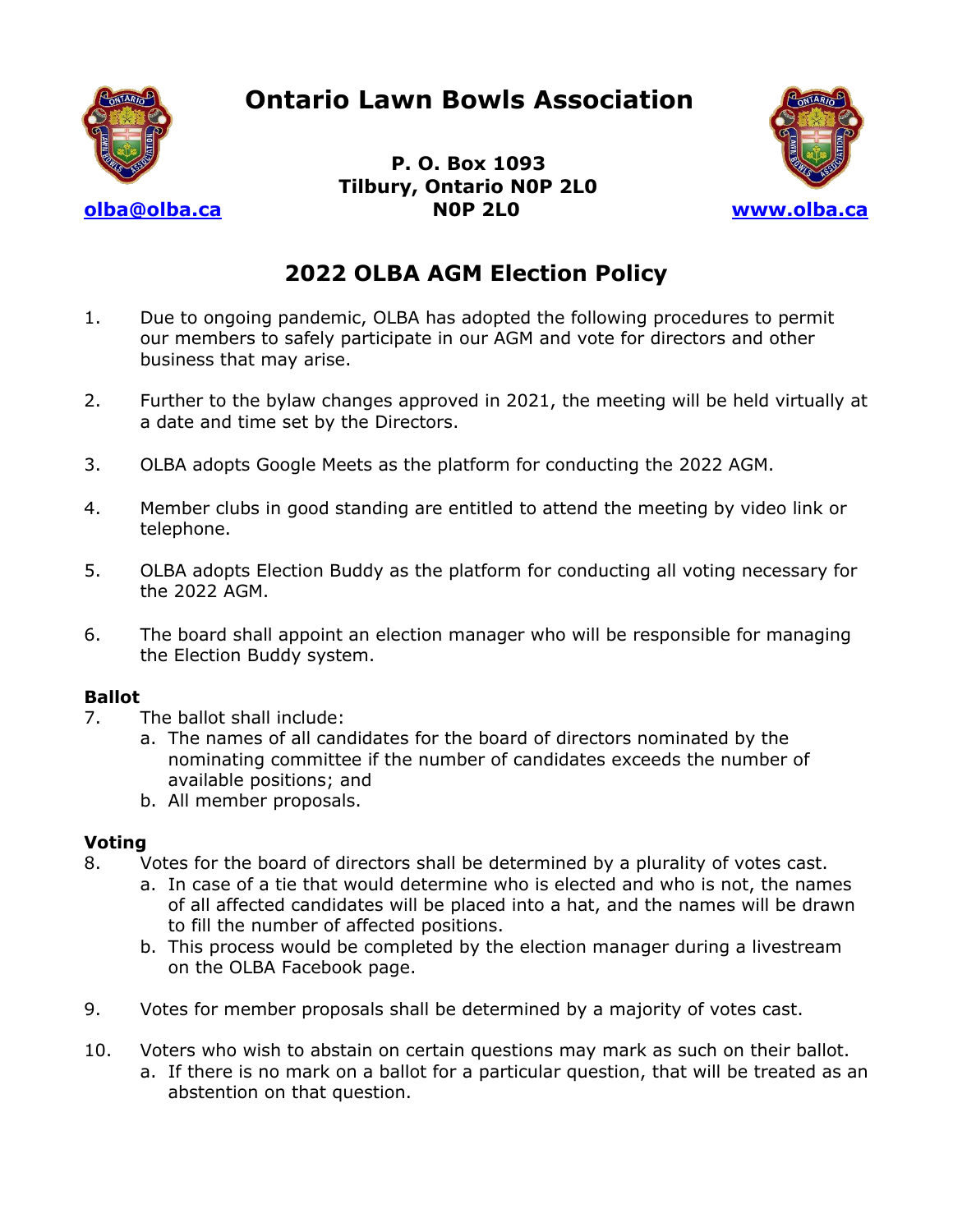- 11. In order to vote, a member club must register for the AGM by the registration deadline set by the board [April 18, 2022]. The link for registration can be found in the Governance section of the OLBA website.
- 12. Voting will be open from 12:01 AM on the date 9 days prior to the date scheduled for the AGM until 11:59 PM on the date 2 days prior to the date scheduled for the AGM [i.e. April 21, 2022, to April 28, 2022].
- 13. All eligible member clubs will be sent a unique link via email from Election Buddy which will permit them to connect and vote one time.
	- a. All member clubs must have a unique email address. Member clubs who share an address with another member club should set up a separate account. If they are unable to do this, they must request a copy of their voting notification which will permit them to log in and vote.
- 14. Following the announcement of results, the election manager will make any data from the online voting system available to any member club upon request.

#### **Tabulation**

- 15. The votes will be counted automatically by the Election Buddy system and the results will not be available to anyone until after the close of voting.
	- a. The election manager will obtain the results from Election Buddy at 11:00 AM on the day prior to the date scheduled for the AGM.
- 16. The results of the election shall be official once said results are accepted by the membership via ordinary resolution during the AGM.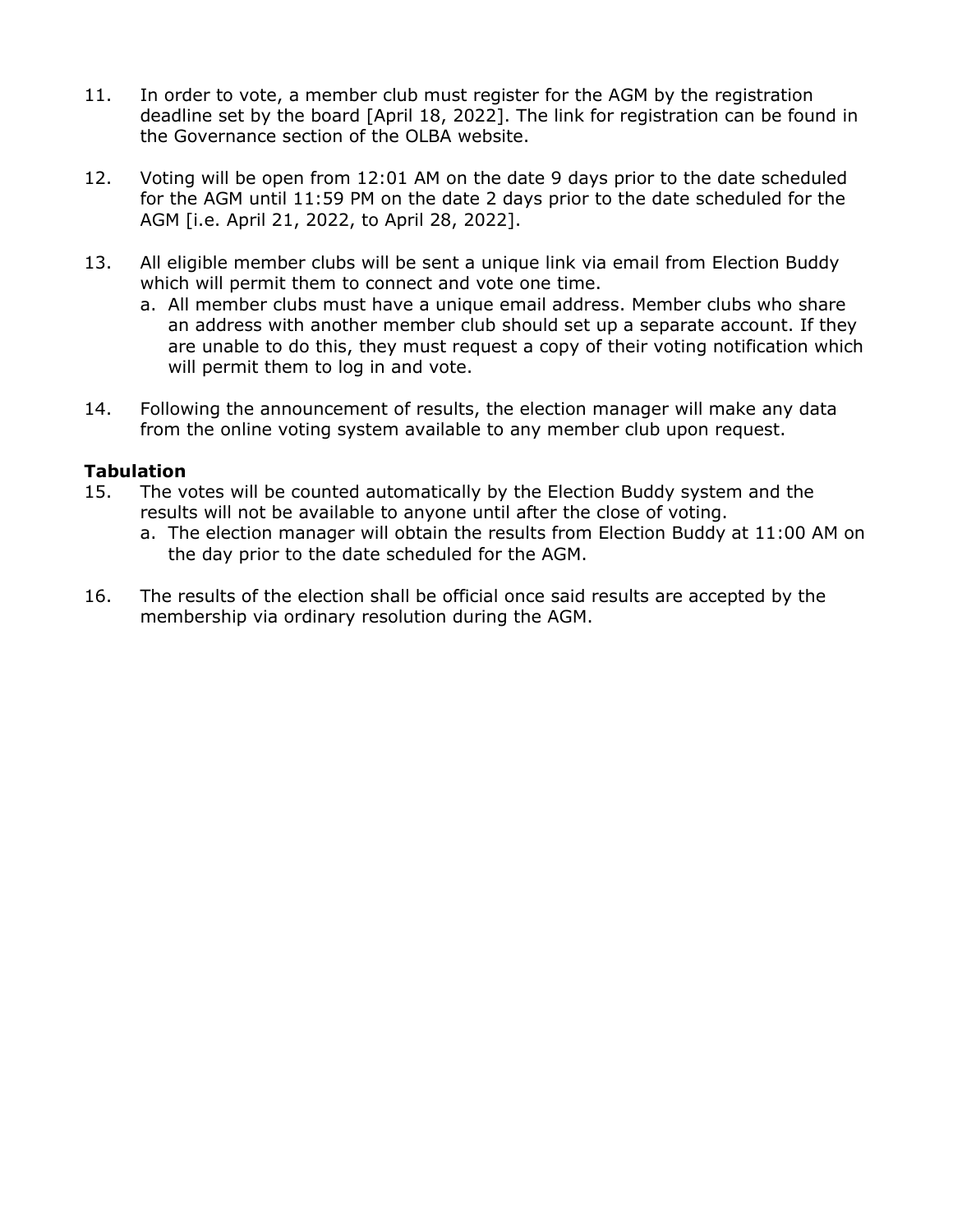

**P. O. Box 1093 Tilbury, Ontario N0P 2L0 [olba@olba.ca](about:blank) N0P 2L0 [www.olba.ca](about:blank)** 



### **Ontario Lawn Bowls Association (OLBA) Annual General Meeting (AGM)**

### **Saturday, April 30, 2022, at 10:00 a.m.**

**On-Line Meeting**

**Video Conference:** https://meet.google.com/arb-vrvw-mug **Teleconference:** (CA) +1 647-736-1100 PIN: 478 356 614# More phone numbers: https://tel.meet/arb-vrvw-mug?pin=9373177198585

### **AGENDA**

|     | Agenda Item                                                                                                                                                                         | Lead                   |  |
|-----|-------------------------------------------------------------------------------------------------------------------------------------------------------------------------------------|------------------------|--|
| 1.  | Call to Order                                                                                                                                                                       | <b>Phillip Francis</b> |  |
| 2.  | Land Acknowledgement                                                                                                                                                                | Karen Atkin            |  |
| 3.  | Period of Remembrance                                                                                                                                                               | <b>Phillip Francis</b> |  |
| 4.  | President's Opening Remarks                                                                                                                                                         | <b>Phillip Francis</b> |  |
| 5.  | <b>Establishment of Quorum</b>                                                                                                                                                      | Karen Atkin            |  |
| 6.  | Declaration of any conflicts of interest                                                                                                                                            | <b>Phillip Francis</b> |  |
| 7.  | Approval of Agenda<br><i>Motion <math>#1</math>:</i> The Agenda, as circulated, be approved.<br>Moved by:<br>Seconded by:                                                           | <b>Phillip Francis</b> |  |
| 8.  | Approval of Minutes from 2021 AGM<br><i>Motion <math>#2</math>:</i> The minutes of May 1, 2021, Annual<br>General Meeting, as circulated, be approved.<br>Moved by:<br>Seconded by: | <b>Phillip Francis</b> |  |
| 9.  | Election of Directors: Announcement of Results<br>Vice President<br>Secretary<br>Directors (4)                                                                                      | <b>Phillip Francis</b> |  |
| 10. | <b>Bowls Canada</b>                                                                                                                                                                 | Jake Schuknecht        |  |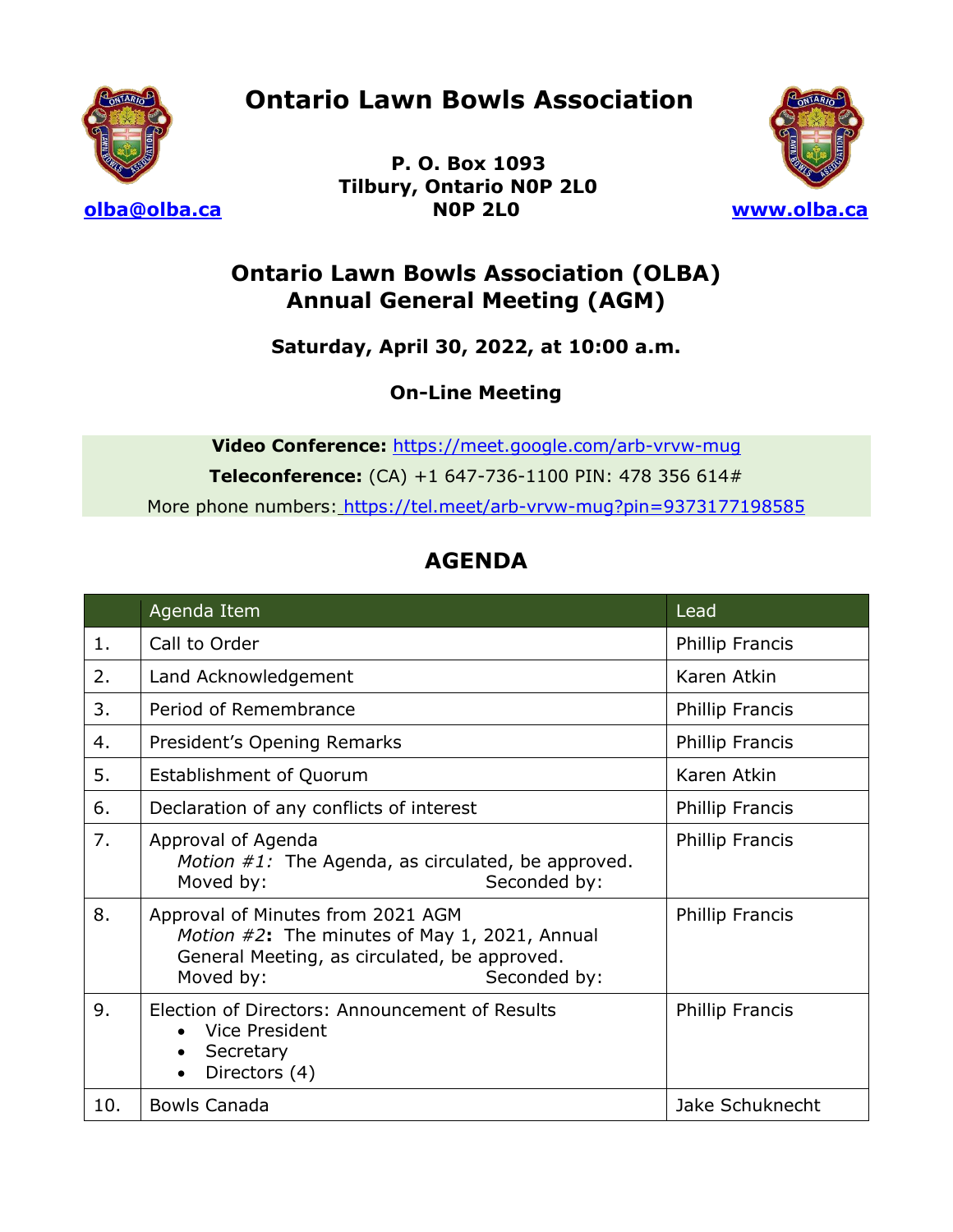|     | Agenda Item                                                                                                                                                                                                     | $L$ ead                |  |  |
|-----|-----------------------------------------------------------------------------------------------------------------------------------------------------------------------------------------------------------------|------------------------|--|--|
| 11. | Director's Reports                                                                                                                                                                                              |                        |  |  |
|     | A. Executive Director's Report<br>• Ontario Amateur Sport Fund Grants<br>• Strategic Plan 2022-25                                                                                                               | Gary Oswald            |  |  |
|     | <b>Finance Committee</b><br>В.<br>Motion $#3$ : The Financial Statements for the period<br>ending October 31, 2021, along with the Auditors<br>Report, as circulated, be approved.<br>Moved by:<br>Seconded by: | John Fantin            |  |  |
|     | <i>Motion #4:</i> The 2022 Budget, as circulated, be<br>approved.                                                                                                                                               |                        |  |  |
|     | Moved by:<br>Seconded by:                                                                                                                                                                                       |                        |  |  |
|     | <i>Motion <math>#5</math>:</i> To approve the appointment of Malott<br>Professional Corporation Licensed Professional<br>Accountant as auditor.<br>Moved by:<br>Seconded by:                                    |                        |  |  |
|     | Grants<br>C.                                                                                                                                                                                                    | Ralph Ellis            |  |  |
|     | D. Awards<br>• 2021 Volunteer of the Year Award - Judy Steinke<br>• Ontario Volunteer Service Awards                                                                                                            | Ralph Ellis            |  |  |
|     | Championships<br>Е.                                                                                                                                                                                             | Steve Schuknecht       |  |  |
|     | Greens<br>F.                                                                                                                                                                                                    | <b>Charles Roach</b>   |  |  |
|     | G. Long-term Athlete Development                                                                                                                                                                                | Mary Lou Richards      |  |  |
|     | <b>Umpires</b><br>Н.                                                                                                                                                                                            | Jason Currie           |  |  |
|     | Governance Committee<br>Ι.                                                                                                                                                                                      | Nan Hendren            |  |  |
| 12. | Questions and Answers                                                                                                                                                                                           | <b>Phillip Francis</b> |  |  |
| 13. | Adjournment                                                                                                                                                                                                     | <b>Phillip Francis</b> |  |  |

#### **Attachments**

- Draft Minutes May 1, 2021, Annual General Meeting
- **Financials** 
	- o Financial Statement and Auditors Report for period ending October 31, 2021
	- o 2022 Budget
- Reports
	- $\overline{\circ}$  To be posted on website as they become available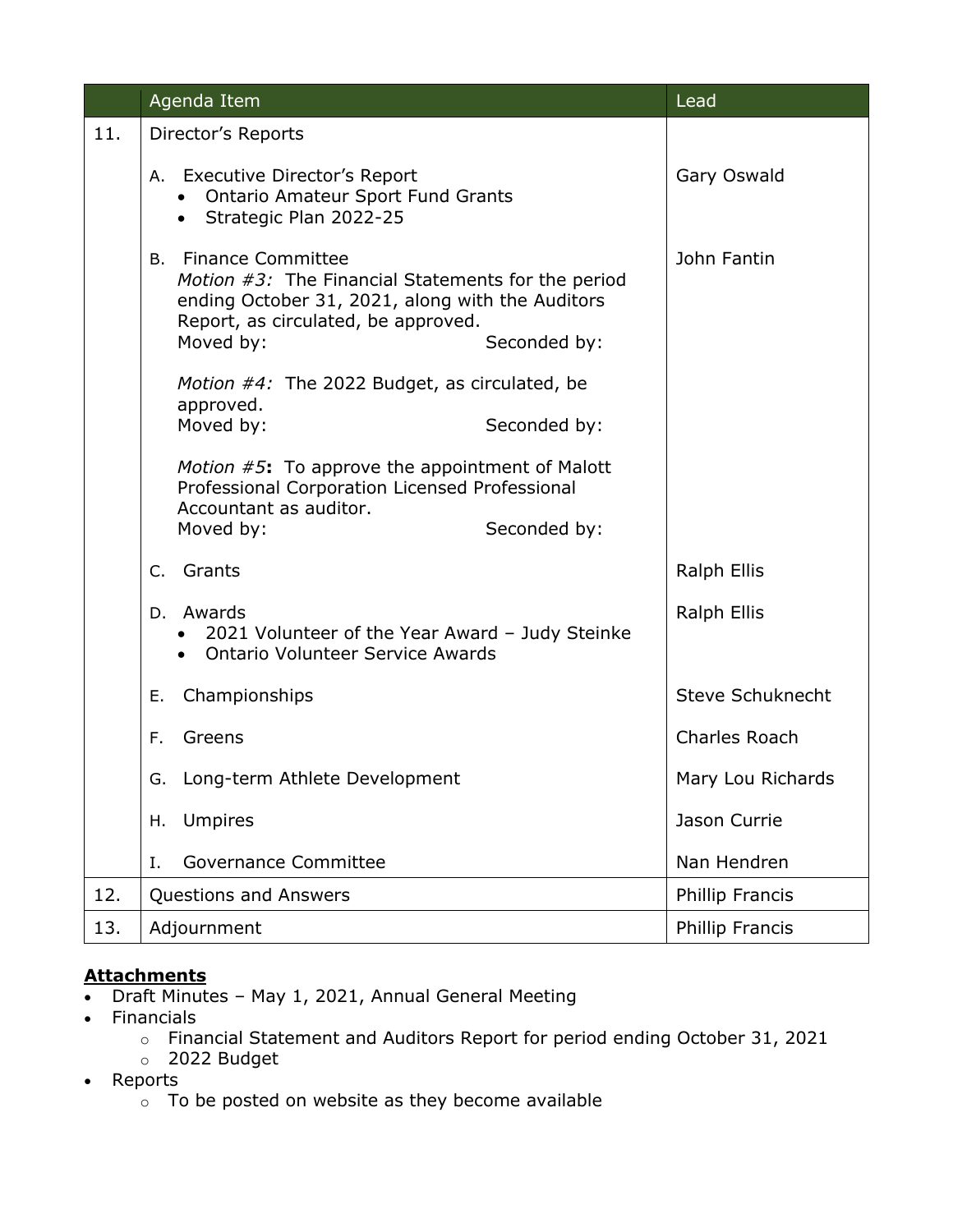

P. O. Box 1093 Tilbury, Ontario N0P 2L0 [olba@olba.ca](mailto:olba@olba.ca) [www.olba.ca](about:blank)

## **Ontario Lawn Bowls Association (OLBA) Annual General Meeting (AGM)**

**Saturday, May 1, 2021 Video & Tele Conference Call**

### **Minutes**

### **A. Call to order** (Phillip Francis)

Phillip welcomed all the OLBA club delegates and members in attendance. He also welcomed Kathryn MacGregor, President of Bowls Canada (formerly President of Windsor Lawn Bowling Club); and Ian Howard, Director of World Bowls (from Burlington Lawn Bowling Club).

A thank you to Jason Currie for managing the arrangements for this second virtual AGM, including online voting.

Phillip thanked Bill Arthur for chairing the Nomination Committee with Ken Armstrong and Val McWilliams.

| <b>Name</b>                      |  | <b>Role</b>           | <b>Committee</b>    |  |  |  |  |
|----------------------------------|--|-----------------------|---------------------|--|--|--|--|
| $\ast$<br><b>Phillip Francis</b> |  | President             |                     |  |  |  |  |
| Ralph Ellis                      |  | <b>Vice President</b> | Grants, COVID19     |  |  |  |  |
| $\ast$<br>John Fantin            |  | Treasurer             | Insurance           |  |  |  |  |
| $\ast$<br>Karen Atkin            |  | Secretary             |                     |  |  |  |  |
| Jason Currie                     |  | Director At Large     | Officiating         |  |  |  |  |
| $\ast$<br>Nan Hendren            |  | Director At Large     | Governance, COVID19 |  |  |  |  |
| Mary Lou Richards                |  | Director At Large     | Coaching            |  |  |  |  |
| $\ast$<br>James Rimmer           |  | Director At Large     | Marketing           |  |  |  |  |
| Charles Roach                    |  | Director At Large     | Greens              |  |  |  |  |
| Steve Schuknecht *               |  | Director At Large     | Championships       |  |  |  |  |
| $\ast$<br><b>Blaine Phillips</b> |  | Director At Large     | Coaching            |  |  |  |  |
| $\ast$<br>Laurie Roth            |  | Director At Large     |                     |  |  |  |  |

Following on-line voting by delegates, the OLBA Board of Directors for 2021/22 are:

\* Elected or acclaimed

As well, Gary Oswald is the OLBA Executive Director, and Elaine Stevenson is the Database Administrator.

The Board recognized Jerry Michaels as the past Webmaster and Garry Higgins who is taking over this role.

*OLBA 2021 Annual General Meeting Minutes – D R A F T*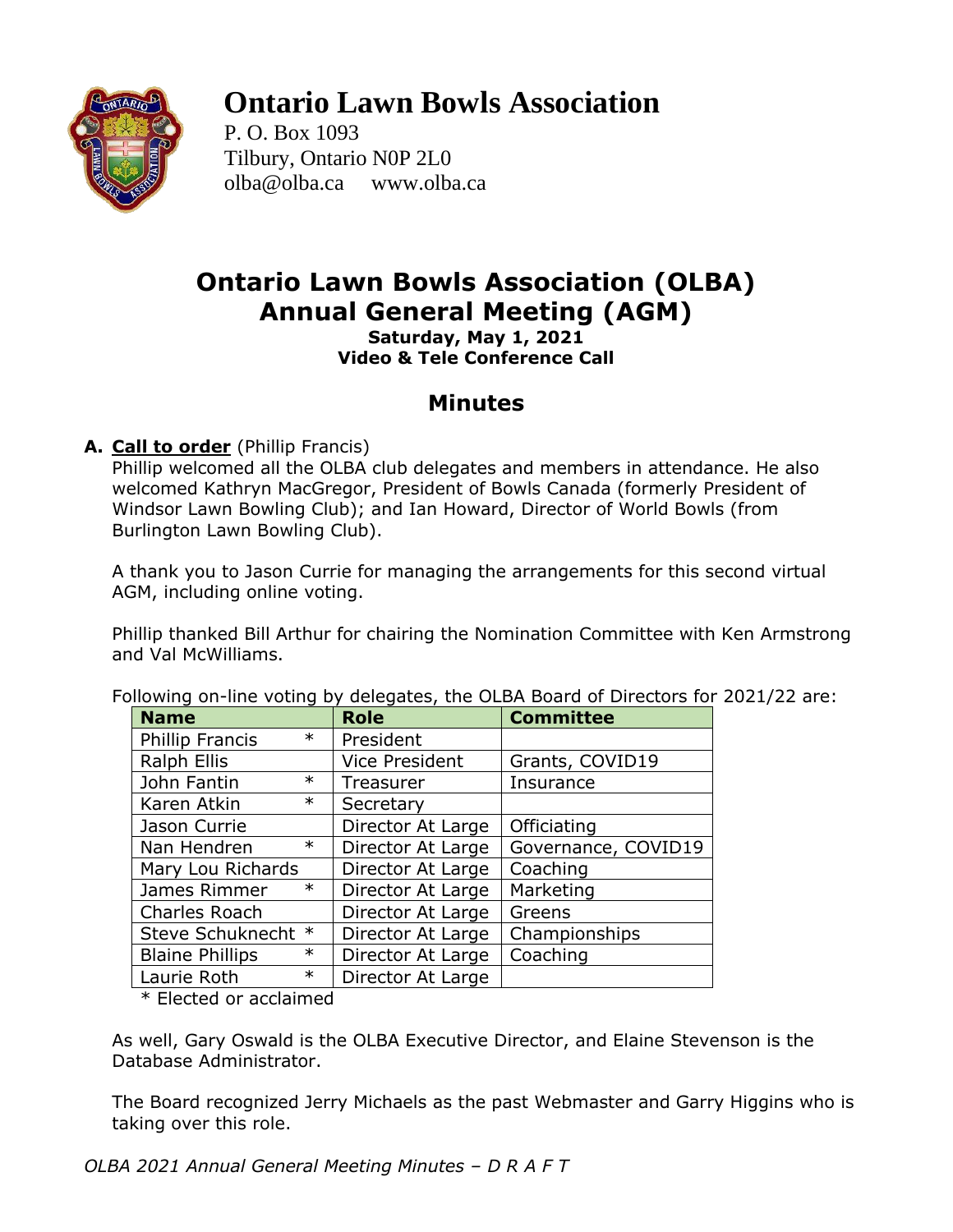Karen Atkin was appointed recording secretary for the meeting.

The Board recognizes and thanks several directors: Dave Burrows served for eight years, was the Coaching Director and is acting as the OLBA historian; Susan Newsham was Secretary; and Wayne Daley was Director of Communications.

OLBA is a volunteer-based organization whose success is dependant on the efforts of our volunteers for our operations. Thank you to the committee and club members who support the OLBA in all that we do. And to our sponsors, thank you for your support of the OLBA in the Annual and at tournaments and we look forward to your ongoing support when we return to bowling.

#### **B. Period of Remembrance**

A minute of silence in memoriam was observed by all bowlers who had passed away since the last AGM.

#### **C. Establishment of Quorum** (Jason Currie)

Jason confirmed that there was a quorum. There were over 90 people on the video and teleconference.

#### **D. Approval of the Agenda**

**Motion #1** It was moved by Jason Currie and seconded by John Fantin that: The Agenda, as circulated, be approved.

*CARRIED*

#### **E. Declaration of any Conflicts of Interest**

No conflicts declared.

#### **F. Adoption of Minutes of the previous Annual Meeting**

It was proposed by Karen Atkin that the 2020 AGM minutes be amended to correct the spelling of acclamation (was acclimation) for Ralph Ellis and Susan Newsham. Amendment moved by James Rimmer, Seconded by John Fantin.

**Motion #2** It was moved by Ralph Ellis and seconded by Jan Bauer that: The minutes of the April 18<sup>th</sup>, 2020, Annual General Meeting be approved as amended. *CARRIED*

#### **G. Board, Committee and Staff Reports**

#### *BCB Fees, Safe Sport and BCB Programing – Anna Mees, CEO Bowls Canada Boulingrin (BCB)*

- Anna provided a comprehensive presentation that can be found on OLBA's website
	- $\circ$  We will not be going back to pre-2020 conditions; there will be a new normal
	- $\circ$  BCB has gathered feedback from several sources to understand the impact of the pandemic across Canada
	- $\circ$  Most clubs across the country were able to open in some capacity last year
	- o Most clubs had some type of revenue, with the average shortfall of \$5,800 per club and about two-thirds of clubs spent some of their reserves
	- o The 2020 BCB protocols appeared to work and demonstrated that bowling can be done efficiently and effectively in a safe manner
		- BCB is not aware of any COVID19 cases related to bowling

#### *OLBA 2021 Annual General Meeting Minutes – D R A F T*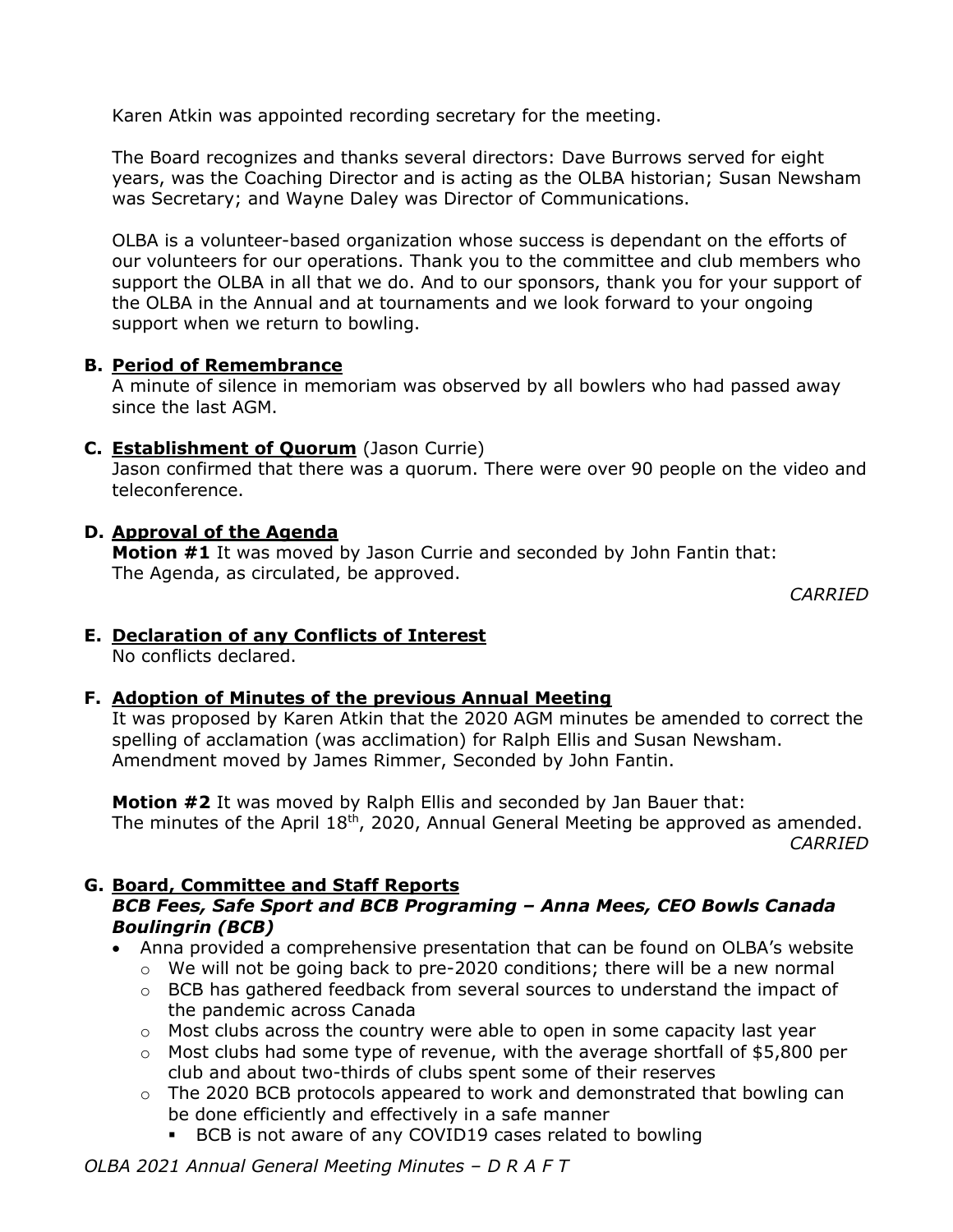- o New Normal 2021
	- **E** Likely mandatory masking, physical distancing, contact tracing with increased sanitization of facilities and equipment
	- Some participants may not return unless there are *no* restrictions; others may not return unless *more* restrictions
- o Clubs must prepare for significant impacts on membership
- o Environment prior to pandemic
	- **EXED Membership overall was stagnant or shrinking, with growth in some places**
	- Operating environment is becoming increasingly complex
	- **•** Concept of traditional membership is changing more quickly than sport has
	- New consumer is different and is not willing to engage in traditional annual membership
	- As a sport we have not been counting everyone who participates; these are missed opportunities that has impacts on funding and sponsorship
- o Opportunities
	- **EXEL 2018** Lawn bowling is an ideal sport for people to play, even with restrictions
	- New consumer is willing to pay more for a quality activity experience [pay more for less with no strings]
- o Looking ahead
	- **·** This is a time for bold changes, innovation, and investments
	- BCB will launch a national campaign
		- attract new markets, retain new people
		- Belonging in bowls [Belonginginbowls.ca] with social media advertising, video and public service announcements (PSA)
			- o will include an accreditation program for clubs to participate and access resources
		- safe sport strategy
			- o tools and resources for clubs
	- new ways to think about membership
		- a 'membership' model that offers value for everyone with the most flexibility for personal experience based on principles
		- BCB moving to flat fee for provincial/territorial associations not based on membership
			- o need to track participation (e.g. open houses)
		- Ongoing discussions about various approaches, e.g. hourly rates, summer leagues, event rentals
		- BCB is rolling this out more quickly than planned to support an agile response to impacts of pandemic
- o Q&As
	- **EXALLE [Biased Bowls blog](https://biasedbowls.ca/) has info about some successes in membership practices**

#### *By-law update, Fall 2021 Workshop/Hall of Fame (Phillip Francis)*

- On February 28, 2021, it was moved that
	- $\circ$  the OLBA 2020/21 AGM be held electronically on May 1, 2021, and
	- o the OLBA By-laws be amended to provide for future electronic meetings (AGM, special meetings) and voting
- The By-law motion was approved by a vote of 40 to 2 of the delegates and is therefore carried
- Holding this AGM virtually saved about \$10,000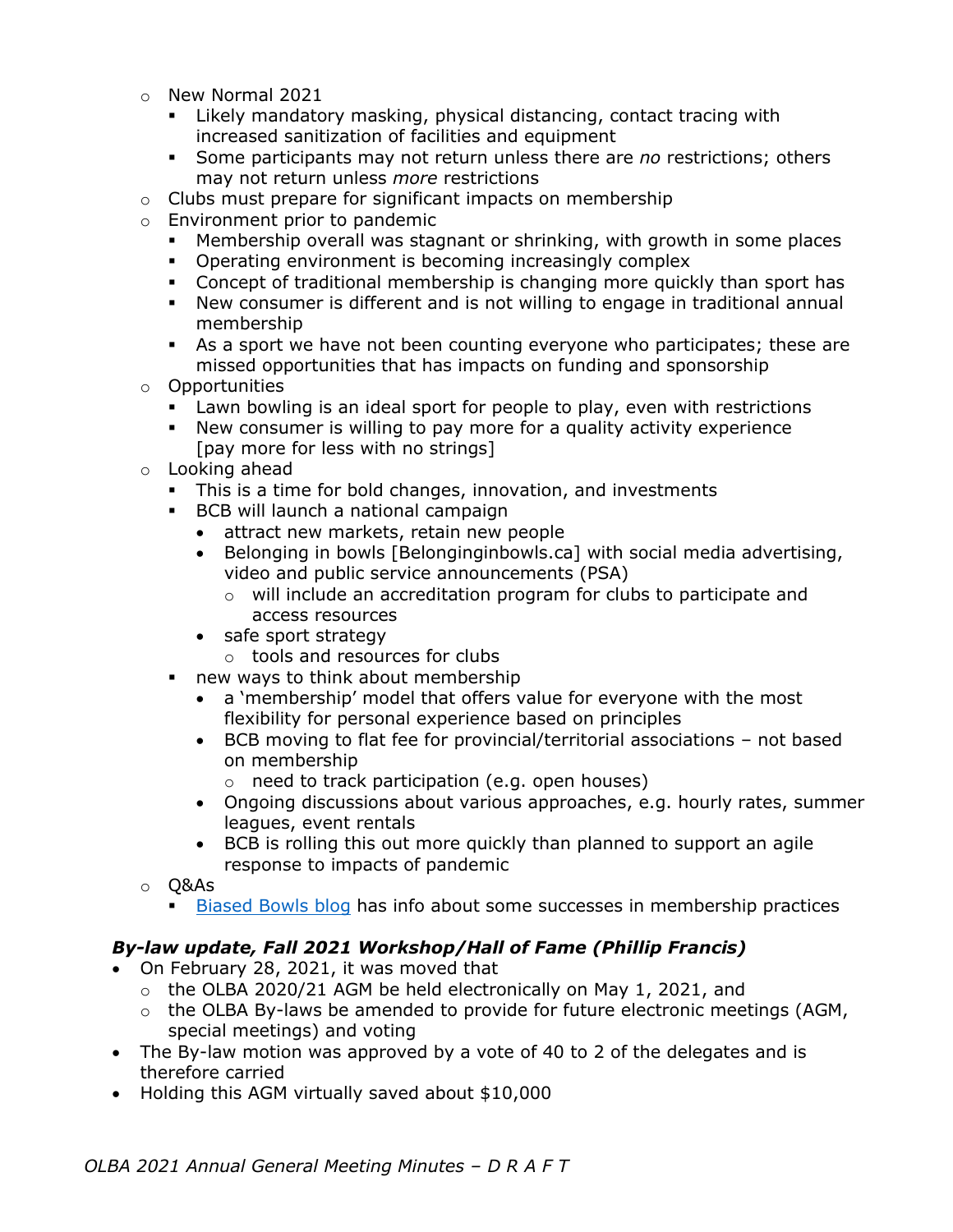- This year the OLBA is launching the Presidents Award to recognize meritorious service of an OLBA member that may not qualify for other OLBA award
- Typically this award will be presented as part of the Hall of Fame awards, which will hopefully occur in the fall, along with workshops
- The inaugural Presidents Award goes to Dave Burrows and Jan Bauer in recognition for the outstanding efforts as OLBA Board members
	- $\circ$  Dave was not present; Jan recognized Dave for his efforts with regard to coaching and preserving the history of the sport and thanked the OLBA for recognizing her
- Ralph Ellis announced that the 2020 Volunteer of the Year Award goes to Ken Bunner from Oshawa, particularly for his youth bowling initiatives
	- $\circ$  Ken was honoured and thankful for the award and acknowledged the efforts and support of all the volunteers at Oshawa and across the province

### *COVID RTP, Grants (Ralph Ellis)*

- The OLBA has been led or been involved in a range of initiatives to advocate for reopening of bowling this year
- Current COVID19 projections suggest 1,000 cases per day at the end of May which is much worse than the same time last year
- It is not expected that the government will drop restrictions very quickly
- It typically takes the OLBA 2-3 days to review and interpret any new rules released by the government and then to provide advice to clubs
- Should expect that there will be some restrictions this year and that they will likely be different in different areas of the province
- The OLBA will be providing advocacy tools to clubs, in particular for reaching out to their local health authority, which is a club responsibility
- Open Houses may be permitted under BCB's Return to Play (RTP) Phase 4
- As with last year, the pandemic will likely have significant financial impacts for clubs
- OLBA does not recommend cutting club membership fees which are a major revenue for clubs
- Encourage all clubs to apply for grants, e.g. New Horizons, Trillium, Ontario Senior Community, Ontario Inclusive Community
	- $\circ$  Club needs to be incorporated for some grants (e.g. Trillium)
- OLBA has resources available to assist and Ralph [ellis@olba.ca] is available to provide support
- Another revenue stream, although probably not available this year, is corporate events; OLBA will be providing resources to clubs for this
- This year 27 clubs received New Horizons grants totalling \$648,000 (71% success rate)
- Results for Trillium, Ontario Senior Community, and other grants was poor; one successful Trillium grant

#### *Insurance updates, auditors report, financial statements, budget and membership fees (John Fantin)*

- *Insurance:* all clubs are covered for liability regardless of who may enter the property
- All *members* are covered for liability which provides legal defence should there be a lawsuit against a club or a member for all OLBA sanctioned activities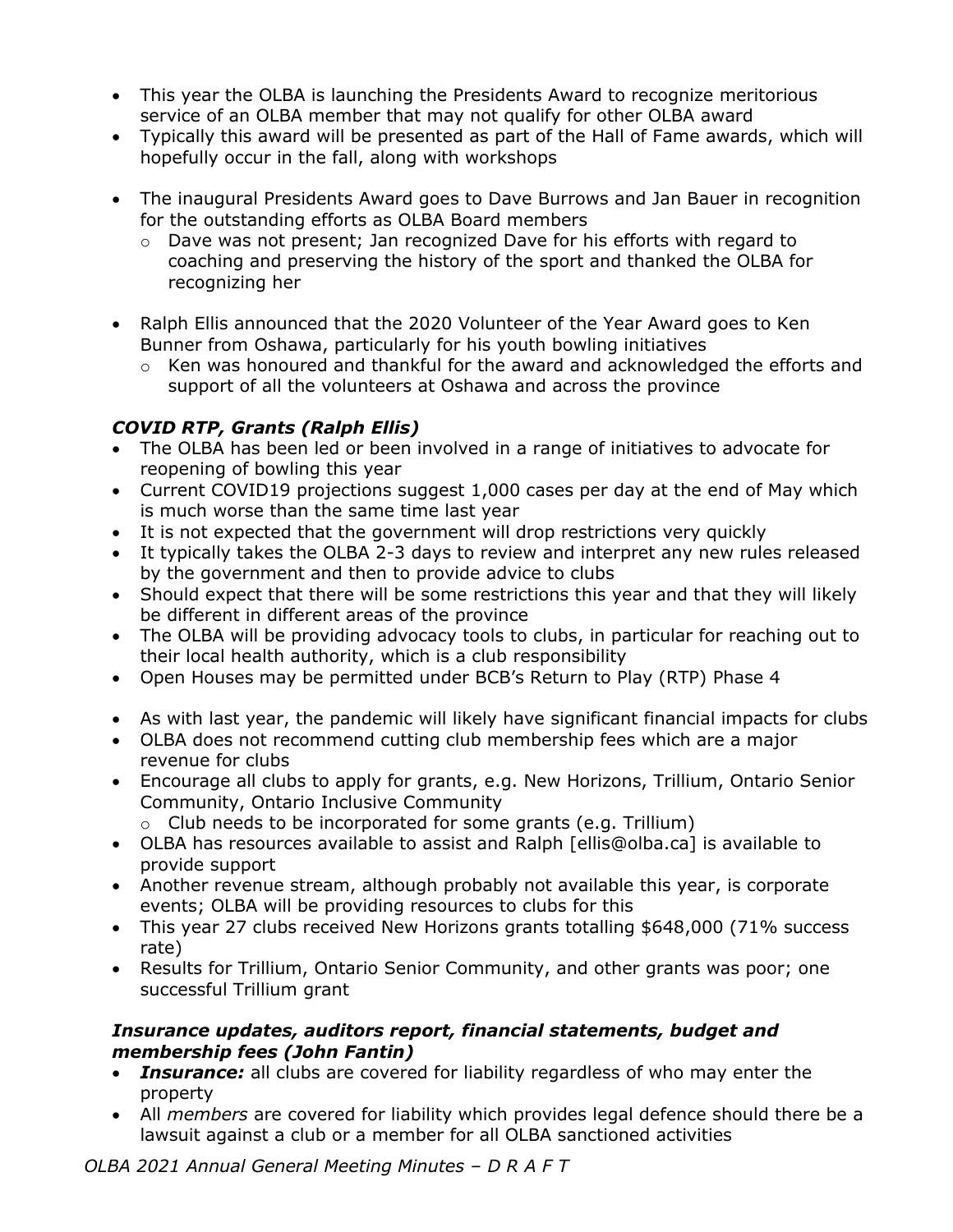- All activities (e.g. tournaments) listed in the Annual are automatically covered
- All other activities must be reported in advance to the OLBA [fantin@olba.ca] for sanctioning, examples include:
	- o Open Houses, card parties, trivia nights, special tournaments (e.g. short mat) not in Annual, carpet bowling, leagues (e.g. Rock N Bowl), potlucks, year end banquets, fundraising (e.g. Lawn Summer Nights), Learn to Bowl, drop-ins with three trials, BBQ's, rentals (e.g. corporate events), school days, charitable events, croquet, yard sales, bingo
- Certificate of Insurance must come through John as the insurance company (Holman) does not know who the members are and the OLBA must maintain a record of all certificates
- **\*\*** *Important*: all sanctioned activities must be approved by the OLBA
	- $\circ$  All activities must be documented by the affiliated club and copy submitted to the OLBA [fantin@olba.ca], including social activities deemed acceptable by the **OLBA**
- **Membership Fees:** This year there will be a flat fee of \$30 per member, inclusive of BCB fees
	- $\circ$  Initial billings will go out in May based on the 2019 membership database
	- $\circ$  Clubs should pay based on the number who register up to June 15<sup>th</sup>
	- $\circ$  Thereafter clubs will report twice a month to Elaine Stevenson (OLBA membership database administrator [\[membership@olba.ca\)](about:blank)
	- $\circ$  On August 31<sup>st</sup> payment will be due for everyone who has registered since the previous payment
	- o The regular reporting is important for insurance purposes
	- $\circ$  Stickers will be provided after the June 15<sup>th</sup> payment is received
	- o John is available for any questions [fantin@olba.ca or 519-436-7077]
- *Club Executives:* Names of all club contacts and executives should be provided to Elaine Stevenson as soon as anything changes to ensure we are able to communicate with you
- **Police Check:** It is mandatory for all club executives, board of directors members and coaches and umpires to have current police checks
	- $\circ$  OLBA will reimburse clubs up to \$15 per check with proper documentation
		- **EXTE:** It is requested that clubs submit a single request for reimbursement per year
	- o Templates and support letters for Request for Vulnerable Sector Check (RVSC) on the [Safe Sport OLBA](about:blank) page
	- $\circ$  Some police departments will waive the fee upon a receipt of letter documenting that they are volunteers
- OLBA standard for all coaches at all levels is that they have the appropriate NCCP training and that they have completed the Respect in Sport (RIS) training (new)
- Details of how to access this online is available to coaches through BCB web portals
- It is free at the moment and will cost \$37 in the future
- *Finances:* the OLBA has received a grant of \$14,005 for greens that will be flowed through to the clubs (\$102/green)
	- $\circ$  We have requested more funding as it costs \$8-10,000/year to maintain each green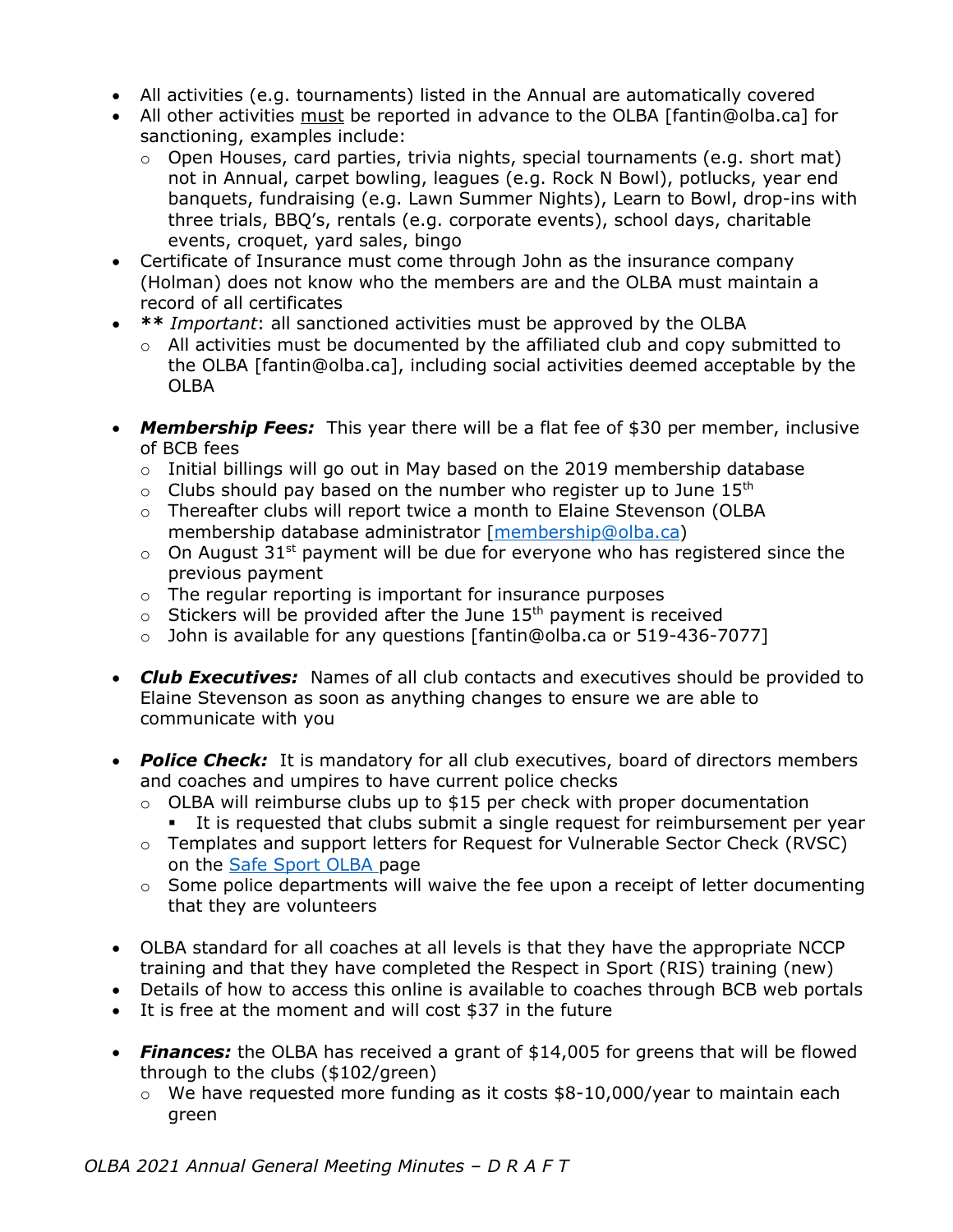*OLBA 2021 Annual General Meeting Minutes – D R A F T*

- Last year OLBA spent \$66,000 more than received in revenues; still have a cash reserve of more than \$100,000
- The financial statements and budget are on the website
- BCB recommends that a waiver be signed every year due potential changes in the environment

**Motion #3** It is moved by Ralph Ellis and seconded by Jan Bauer that: The Financial Statements and Auditor's Report be accepted.

**Motion #4** It is moved by John Fantin and seconded by Ralph Ellis that: The 2021/22 operation budget be approved.

**Motion #5** It is moved by Jan Bauer and seconded by Blaine Phillips that: The OLBA membership fees of \$30.00 per member (inclusive of BCB flat fee) be approved.

*Policy Review and Update (Nan Hendren)*  • In compliance with the requirements of funding through the Ontario Amateur Sport

- Fund, the OLBA has completed a review of all policies
- They were approved March 2021
- The updated policies have been posted on the website
- The goal is to keep the policies current and to add new policies as appropriate, e.g. Safe Sport Policy
- The By-laws will be reviewed over the next two years

#### *OLBA Championships, District and Open Tournaments (Steve Schuknecht)*

- The Nationals, Provincials and Districts have been cancelled this year
- To fill the competitive void the Championship Committee is looking at a week-long event in August for Pairs, Singles and Youth, and Novices in September
- The Committee will meet in June to determine if it can move forward; plan to announce by July  $1<sup>st</sup>$  whether proceeding
- This year will not count toward Novice eligibility

#### *Greens Maintenance (Charles Roach)*

- Had to cancel many workshops last year; same issue this year
- Looking at possibly posting some videos on-line to fill the gap
- Encourage clubs to keep greens in playing condition as restrictions permit which facilitates return to play more quickly
	- o Maintenance is permitted under current restrictions in most regions
- Charles [roach@olba.ca] can provide advice if clubs have questions or challenges

#### *Umpires – Jason Currie*

- Given that there are no planned competitions this year there are no activities for umpires
- The fall events planned by the Championship Committee will likely require umpires
- Another year will be added before people have to be recertified

*CARRIED*

*CARRIED*

*CARRIED*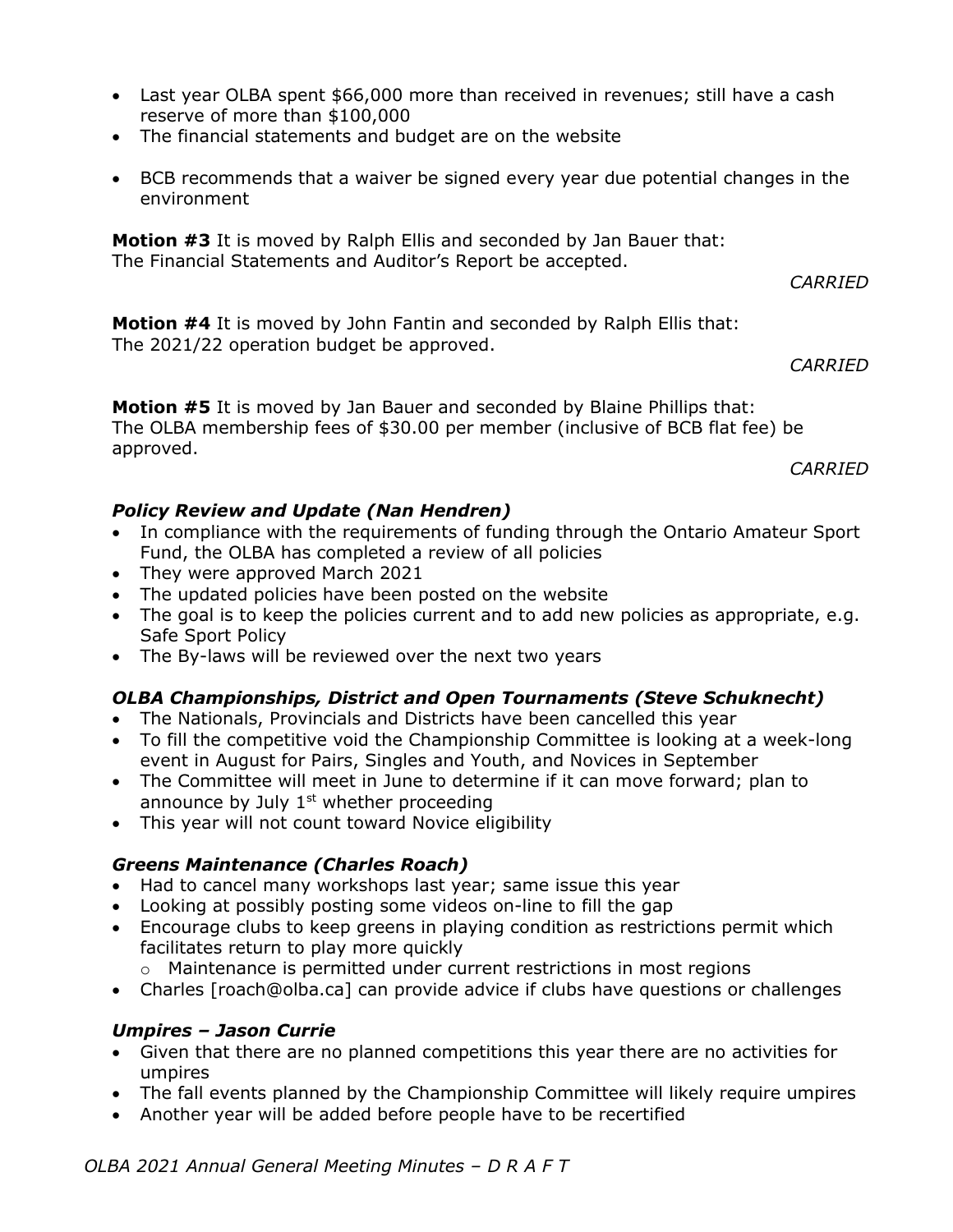#### *Coaching and Player Development - Mary Lou Richards*

- We have committed to be part of Sports Canada
- The Respect in Sports (RIS) training is currently free and can be accessed by going to Coach Canada website; it takes about 90 minutes
- This training gives us a framework to continue being a safe and inclusive environment and prevent issues by having a standard of behavior to follow and protocol in dealing with any possible problems in the future
- All coaches must complete this new RIS training to continue coaching
- The Club Coach program is being updated so that most of the content will be available online
- OLBA's Learning Facilitators (LF's) have been using this down time for their own professional development by taking online clinics by the Coaches Ontario Association (COA) on diverse topics such as Teaching Adult Athletes, Designing Games, Athlete Centered Coaching, and many others
- We encourage all coaches to do the same; there are many good materials on coaching to be found on COA website
- There is also a 2-day Introduction to Competition Coach clinic
	- $\circ$  All coaches who have completed this course in the past with the required 2 NCCP Courses can use this time to prepare for their portfolio for evaluation o We will schedule examination dates for candidates in early 2022
	- For Player Development OLBA continues to offer
	- o Line and weight training
		- o Intermediate clinic
	- o Master athlete or performance clinics.
- All this training is possible because of a team of dedicated LF's and coaches who are continuously honing their craft
- We need more people like them who are eager to lean, team players, dedicated and passionate about the sport who are also effective teachers

#### *Executive Directors report – Gary Oswald*

- Gary provided a recap of some of the 2020 challenges and his shifting role as an information source for clubs as they sorted through information and regulations about return to play
- During the suspended or limited play Gary focussed on enhancing communications between the OLBA, its club executives and members, such as the introduction of a biweekly email communiques to clubs about what is going on behind the scenes and share stories
- Gary was involved with a newly formed provincial sports association lobby group comprised of 40 provincial amateur sports associations – both large and small in size and profile; the mandate of the group is to advocate collectively for pandemic relief funding and to keep the current challenges of amateur sport at the sport ministry's forefront
- The OLBA was able to secure funding for greens maintenance to be passed on to clubs
- Gary has also been working with other small provincial sport associations to raise another collective voice, including addressing the disparity in government funding for large and small sport associations
- Gary's relationship with Imagine Canada is focussed on identifying charitable funding could be accessed for bowling
- Gary highlighted the importance of promoting our sport, along with some of the challenges; he will continue to reach to out to clubs to gather information to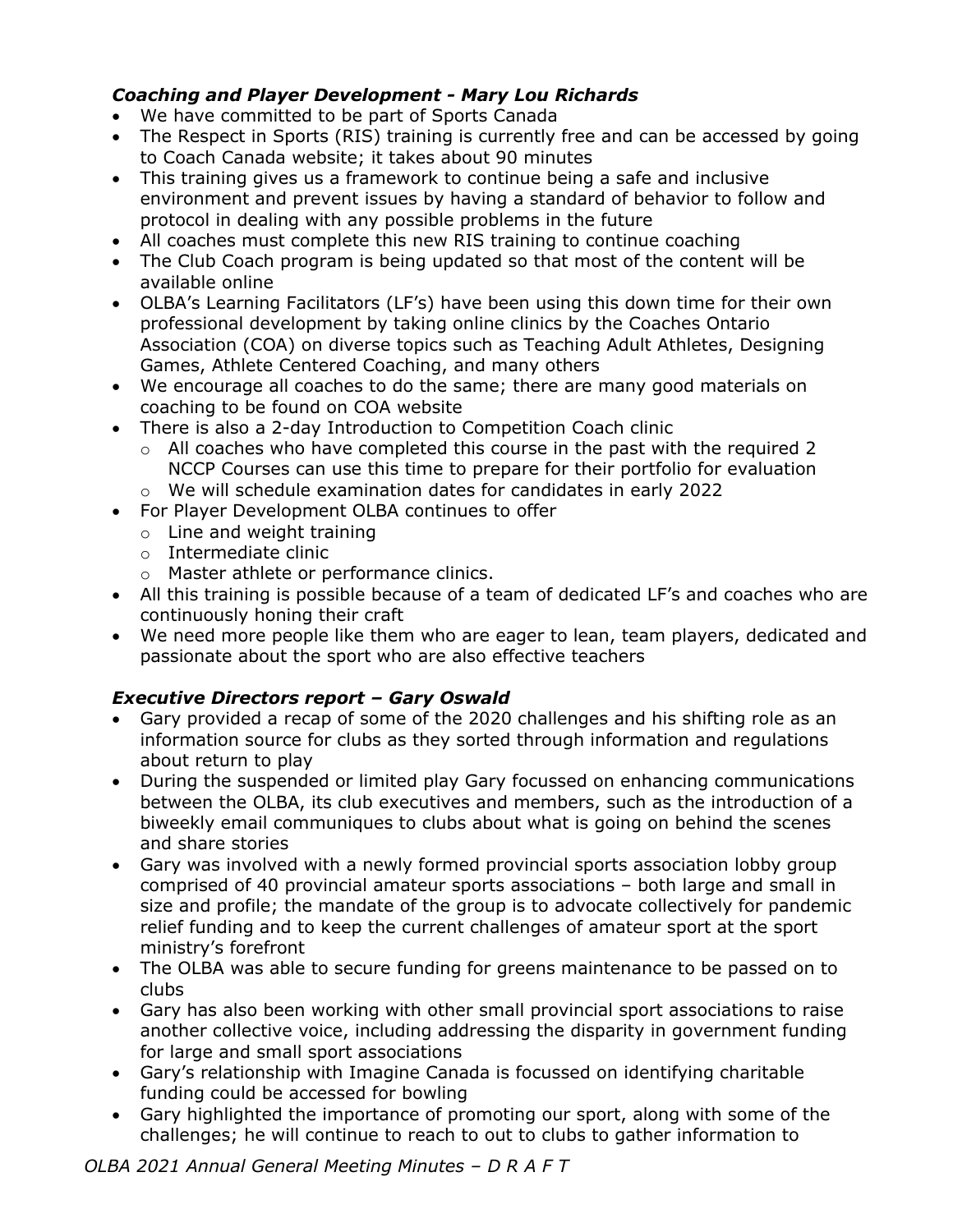support promotional activities and urges clubs to participate in Bowls Canada's Belonging in Bowls program to promote the sport

- The Annual is being finalized and this year will be on-line only
- Gary thanked the membership for the kind words, encouragement and support over the past year and is eagerly looking forward to working with the membership in 2021 to heighten the profile of our sport

#### **H. Election of Officers**

The President announced the results during his opening remarks

#### **I. Appointment of Auditors**

**Motion #6** It is moved by John Fantin and seconded by Jan Bauer that: Malott Professional Corporation Licenced Public Accountant be appointed as Auditors. *CARRIED*

#### **J. Approval of By-law Amendments**

**Motion #7** It is moved by Nan Hendren and seconded by Jan Bauer that: The By-law amendment to provide for electronic AGM and extraordinary meetings as approved by the delegates be approved.

*CARRIED*

#### **K. Adjournment**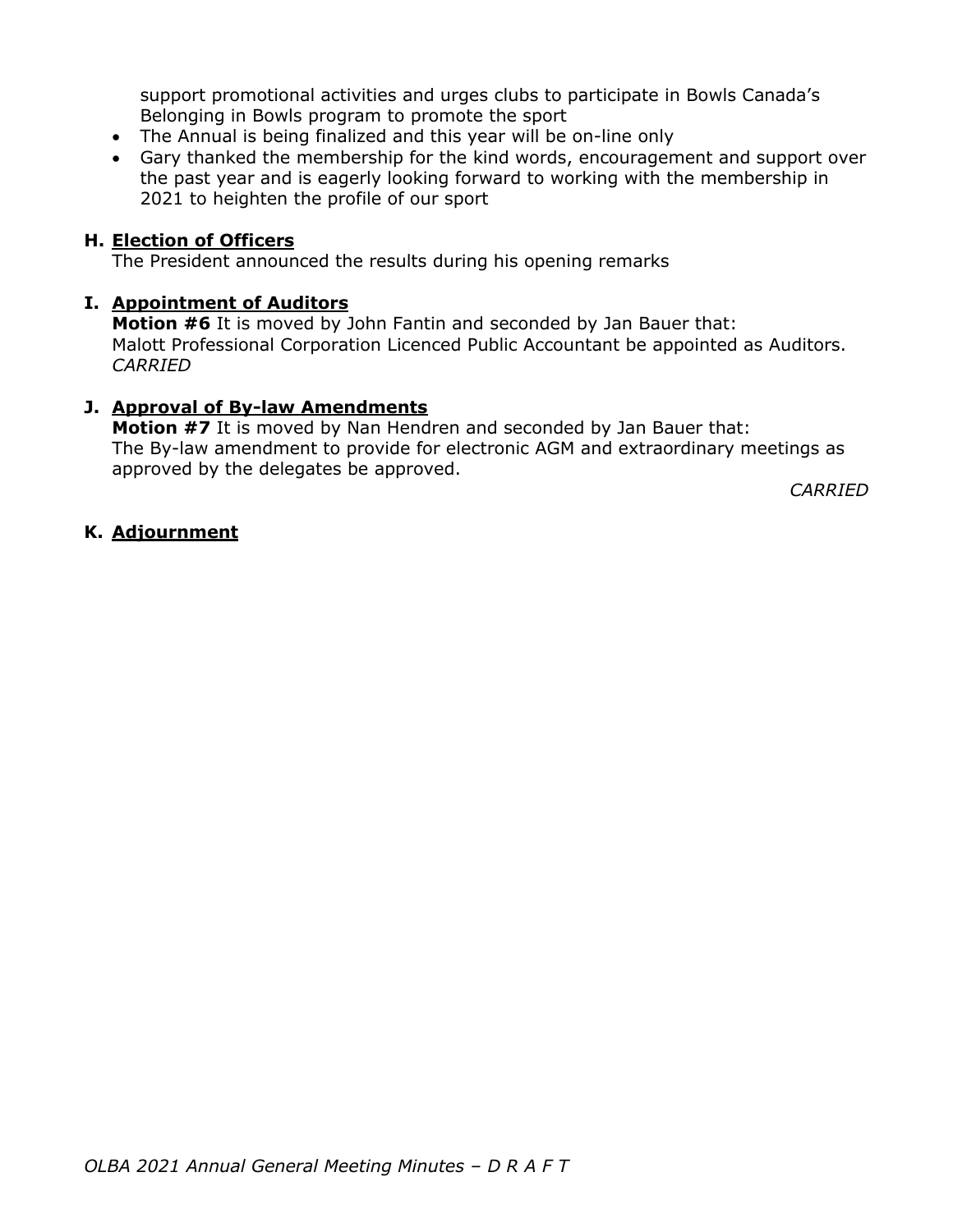**Ontario Lawn Bowls Association Financial Statements Year Ended October 31, 2021**

Posted on [OLBA website](https://www.olba.ca/annual-general-meeting.html)